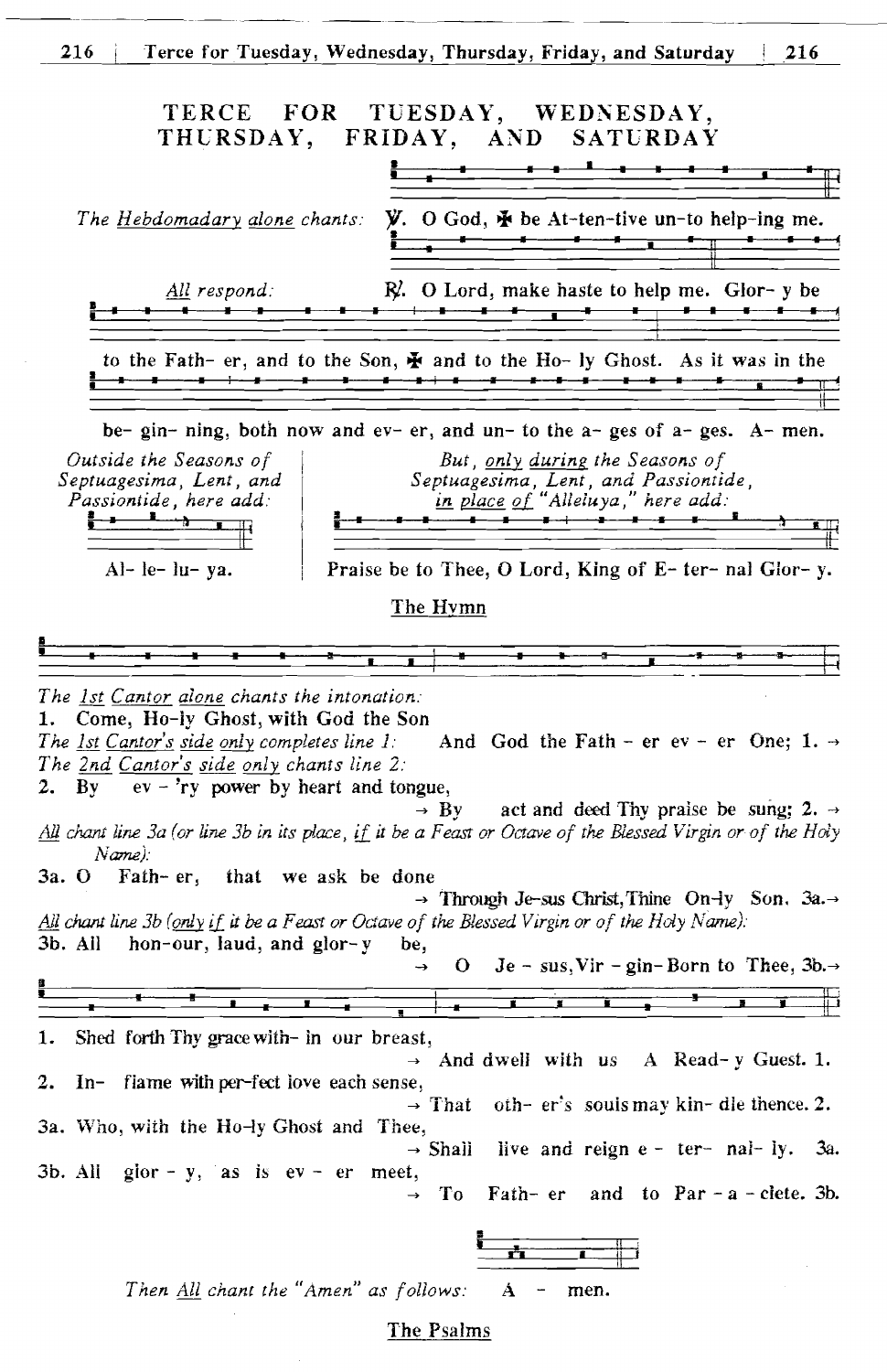On Weekdays for which an Antiphon is given for Terce in the Proper it is used<br>here (which must always be given during Septuagesima, Lent, and Passiontide). When none is given there, the 1st Cantor alone begins chanting this Antiphon: O Lord. On all Doubles, or if it be the custom of the place, All respond: De-liv-er mv soul.  $Tone 3$ 

Psalm 119:

The 1st Cantor alone chants the first half of the first verse of the 1st Psalm, using this Tone, including the intonation notes (within the first set of brackets therein):

Un-to the Lord in mine affliction  $\hat{ }$  have I cri-ed, \*

Then, only the 1st Cantor's side of the Quire completes the verse:

I and He heárd mé.

217

And then, only the 2nd Cantor's side of the Quire chants the entire next verse (omitting the intonation notes), the two sides alternating the verses thereafter:

O Lord, deliver my  $\hat{ }$  soul from un-righ-teous lips \* and  $\hat{ }$  from a craf-ty tôngue.

What shall be  $\hat{z}$  giv-en un-to the  $\hat{z}$  \* And what shall be added unto the  $\hat{z}$  for thy cráf-ty tổngue?

The arrows  $\hat{\uparrow}$  of the Might-y One, \* sharpened with coals  $\hat{\downarrow}$  of the dés-êrt.

Woe is me, for my solourning is  $\text{pr\`o-long\`d}$ ;  $\dagger$  I have tented with the ↑ tēnt-ings of Kéd-âr; \* my soul hath lõng ↓ been a só-jour-nêr.

With them that hate  $\hat{\tau}$  peace I was peace-a-ble; \* when I spake unto them, they warred a-gainst  $\lambda$  me with-out a cause.

Glory be to the  $\hat{\mathsf{r}}$  Fäth-er, and to the  $\tilde{\mathbb{F}}$  Sôn, \* and  $\tilde{\mathsf{r}}$  to the Ho-ly Ghost.

As it was in the beginning, both  $\hat{v}$  now and  $\hat{v}$  =  $\hat{v}$  and unto the ages of  $l$   $\bar{a}$ -ges.  $\dot{A}$ -mên.

#### $Psalm$  120:

The <u>1st Cantor alone</u> chants the first half of the first verse of the 2nd Psalm, using the same Tone, including the intonation notes (within the first set of brackets therein):

I have lift-ed up mine  $\hat{\uparrow}$  eyes to the moun-tains \*

Then, only the 1st Cantor's side of the Quire completes the verse:

from whence  $\frac{1}{2}$  com-eth my help.

And then, only the 2nd Cantor's side of the Quire chants the entire next verse (omitting the intonation notes), the two sides alternating the verses thereafter:

My help  $\hat{ }$  com-eth fróm the Lôrd, \* Who hath made  $\hat{ }$  Heav-en and the Earth.

Give not thy  $\hat{ }$  foot un-to mov-ing, \* and may He not slum-  $\hat{ }$  ber That keép-eth theé.

Behold, He shall not Î slum-ber nor shall He sleep, \* He That I keep-eth  $i$ s-ra-él.

The  $\hat{i}$  Lord shall keep thee; \* the Lord is Thy Shelter  $\hat{j}$  at thy right hand.

The Sun shall not  $\hat{\uparrow}$  būrn thee by dây,  $\hat{\uparrow}$  and the moon by night.

The Lord shall keep  $\hat{ }$  the from all  $\acute{e}$ -vil; \* the  $\hat{ }$  Lord shall guard thy soul.

The Lord shall keep thy coming  $\hat{I}$  in and thy go-ing out, \* from henceforth l and for év-er-môre.

Glory be to the  $\uparrow$  Fath-er, and to the  $\clubsuit$  Sôn, \* and  $\downarrow$  to the Ho-ly Ghost.

As it was in the beginning, both  $\hat{\tau}$  now and  $\hat{\epsilon}v-\hat{e}r$ ,  $*$  and unto the ages of  $\sqrt{a}$ -ges. A-mên.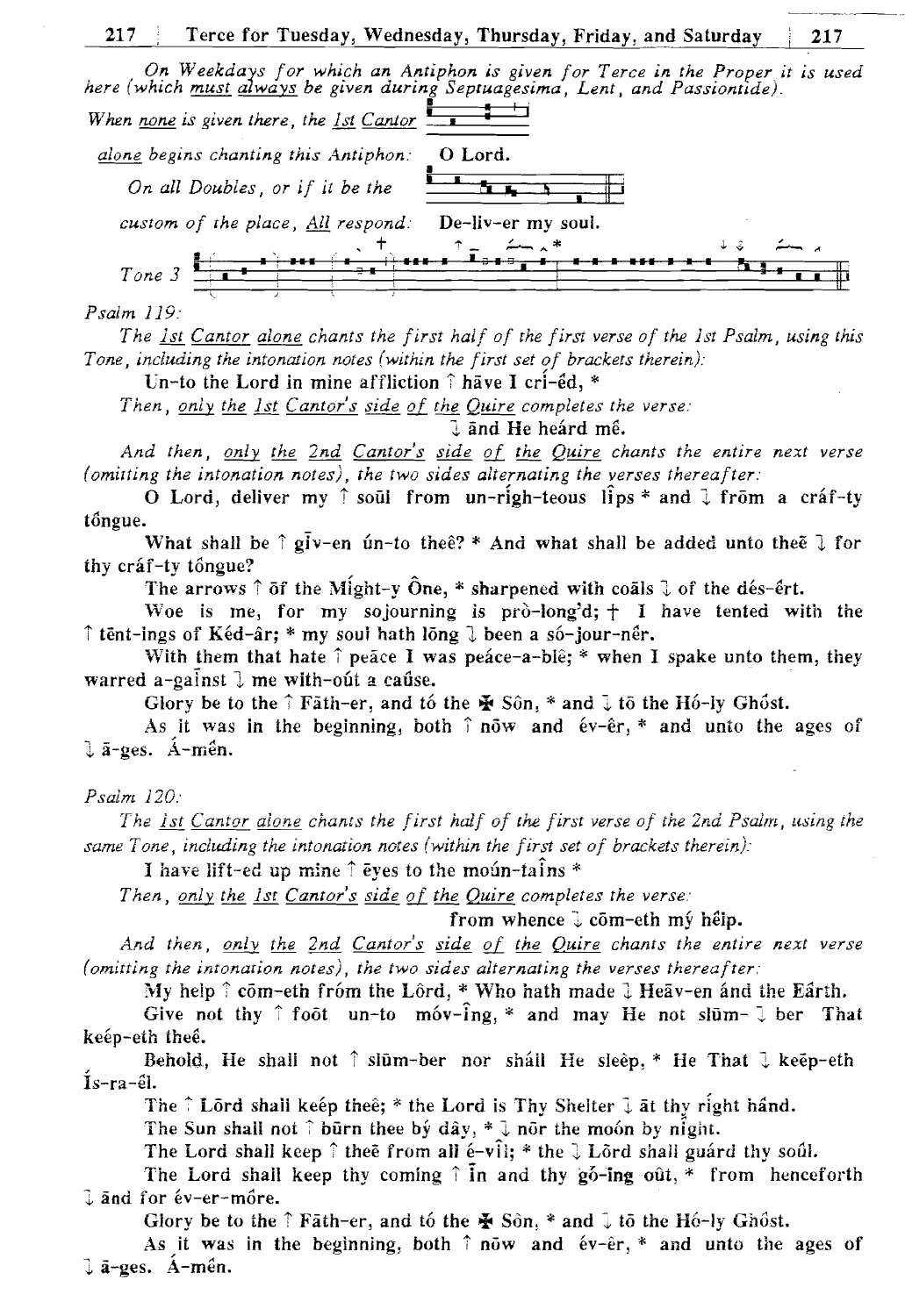218 Terce for Tuesday, Wednesday, Thursday, Friday, and Saturday 218

Tone 3

 $Psalm 121.$ 

The 1st Cantor alone chants the first half of the first verse of the 3rd Psalm, using this same Tone, including the intonation notes (within the first set of brackets therein):

I was glad because of  $\hat{ }$  them that said ún-to mê: \*

Then, only the 1st Cantor's side of the Quire completes the verse:

"Let us go in-to  $\sqrt[n]{\ }$  the House of the Lord."

And then, only the 2nd Cantor's side of the Quire chants the entire next verse (omitting the intonation notes), the two sides alternating the verses thereafter:

 $\tilde{\uparrow}$  Our feet have stood  $*$  in thy courts,  $\partial$  O Jer-n-sal-em.

Jerusalem is builded  $\hat{a}$  as a Cit- $\hat{y}$ , \* which its dwellers  $\hat{y}$  share in con-cord.<br>For there the tribes went up,  $\hat{a}$  the tribes of the Lord \* as a testimony for Isra-el, to give thanks to  $\downarrow$  the Name of the Lord.

For there are set  $\hat{i}$  thrones un-to judg-ment, \* thrones over the  $\hat{j}$  House of Dá-vid.

Ask now for the things which are for the  $\hat{ }$  peace of Jer-u-sal-êm, \* and for the prosperity of  $\downarrow$  them that love thee.

Let peace be  $\uparrow$  now in thy strêngth, \* and prosperity  $\downarrow$  in thy pal-a-ces.

For the sake of my brethren  $\hat{a}$  and my neigh-bours  $\hat{a}$  I spake  $\hat{a}$  peace con-cér-ning theé.

Because of the  $\hat{ }$  House of the Lord Our God \* I have  $\hat{ }$  sought good things for theé.

Glory be to the  $\uparrow$  Fath-er, and to the  $\mathbb F$  Sôn,  $*$  and  $\downarrow$  to the Ho-ly Ghost.

As it was in the beginning, both  $\hat{p}$  now and  $\hat{e}v-\hat{e}r$ ,  $*$  and unto the ages of  $\sqrt{a}$ -ges. A-mén.

If an Antiphon was given for Terce in the Proper, it is here repeated.

When none was given there,

then All repeat this Antiphon:

The Chapter

O Lord, de-liv-er my soul.

Then the Hebdomadary alone chants the Chapter. If there be a Chapter given for this day in the Proper (which shall always be given during the Seasons of Advent, Christmastide, Septuagesima, Lent, Passiontide, and Paschaltide), according to the Tone used for the following. But if no Chapter be given there, the following Chapter

| shall be sung as          |  |  |  |  |                                                   |
|---------------------------|--|--|--|--|---------------------------------------------------|
| follows $(Jer. 17: 14)$ : |  |  |  |  | Heal me O Lord, and I shall be heal-ed; $\dagger$ |
|                           |  |  |  |  |                                                   |

save me, and I shall be sa-ved; \* for Thou art My Praise. respond:  $R'$ . Thanks be to God. The Versicle

If there be a Versicle (and Response) given for this day in the Proper (which shall always be given during the Seasons of Advent, Christmastide, Septuagesima, Lent, Passiontide, and Paschaltide), according to the Tone used for the following. But if no Versicle be given there,



is chanted by  $All$ : R. Neith-er for-sake me, O God of my sal-va tion.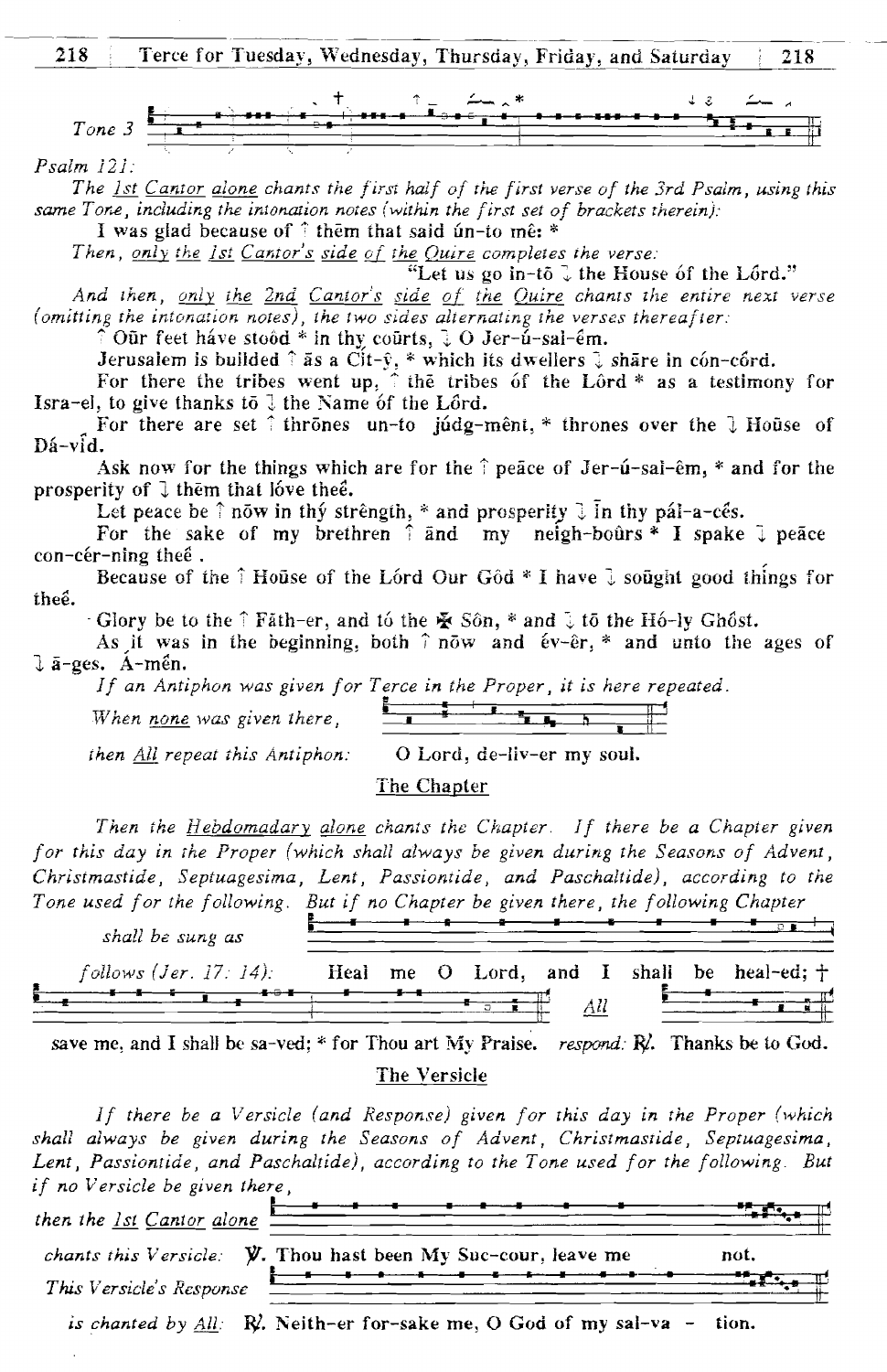| The <u>Hebd</u> omadar y                                                                                  |
|-----------------------------------------------------------------------------------------------------------|
| alone chants: <b>y.</b> Kyr-i-e el-e-y-son.                                                               |
| Only the 1st Cantor's side $\frac{b^*+1}{b^*+1}$ only the 2nd Cantor's side $\frac{b^*+1}{b^*+1}$         |
| of the Quire continues: R. Kyr-i-e el-e-y-son. of the Quire continues: R. Kyr-i-e el-e-y-son.             |
| Only the 1st Cantor's side $\frac{b^* + b}{b^* + b}$ Only the 2nd Cantor's side $\frac{b^* + b}{b^* + b}$ |
| of the Quire continues: R. Chris-te el-e-y-son. of the Quire continues: R. Chris-te el-e-y-son.           |
|                                                                                                           |
| of the Quire continues: R. Chris-te el-e-y-son. of the Quire continues: R. Kyr-i-e el-e-y-son.            |
| $\frac{0}{1}$<br>All                                                                                      |
| of the Quire continues: $R'$ . Kyr-i-e el-e-y-son.<br>conclude: R. Kyr-i-e el-e-y-son.                    |
| Then the Abbot (or Senior in Quire) alone                                                                 |
| chants the beginning of the Lord's Prayer: $\mathbf{V}$ . Our Fath-er.                                    |
| and then, as prescribed by St. Benedict, this is continued totally in silence:                            |
| Who art in Heaven, Hallowed be Thy Name. Thy Kingdom                                                      |
| come, Thy Will be Done, on Earth, as It is in Heaven. Give us this                                        |
| day our daily bread; and forgive us our trespasses, as we forgive                                         |
| those that trespass against us.                                                                           |
| $\cdots$                                                                                                  |

Until the Abbot (or Senior in Quire) alone resumes the chant of the prayer with the words:  $\mathbf{\nabla}$ . And lead us not in-to temp-ta-tion. All respond: R. But de-liv-er us from e-vil. If the <u>Hebdomadary</u> is a Priest or  $\frac{1}{2}$   $\frac{1}{2}$   $\frac{1}{2}$   $\frac{1}{2}$ All a Deacon, he chants alone:  $\mathcal Y$ . The Lord be with you. respond:  $\mathbb R$ . And with thy spir-it. (But if not, or if chanted without anyone else present; then, in place of the above, the  $Hebdomadary$   $\frac{1}{1}$   $\frac{1}{1}$   $\frac{1}{1}$   $\frac{1}{1}$   $\frac{1}{1}$   $\frac{1}{1}$   $\frac{1}{1}$  $All$ 

alone chants:  $\mathbf{V}$ . O Lord, hear my prayer. respond:  $\mathbf{R}'$ . And let my cry come un-to Thee.)

The Hebdomadary alone then chants either the Collect of the day, as given in the Proper (which may be that of the previous Sunday), beginning as follows:



 $\mathbf{\hat{y}}$ . Let us pray. *ending*: ... through all the a-ges of a-ges. respond. R. A-men. or the following daily Collect for Terce: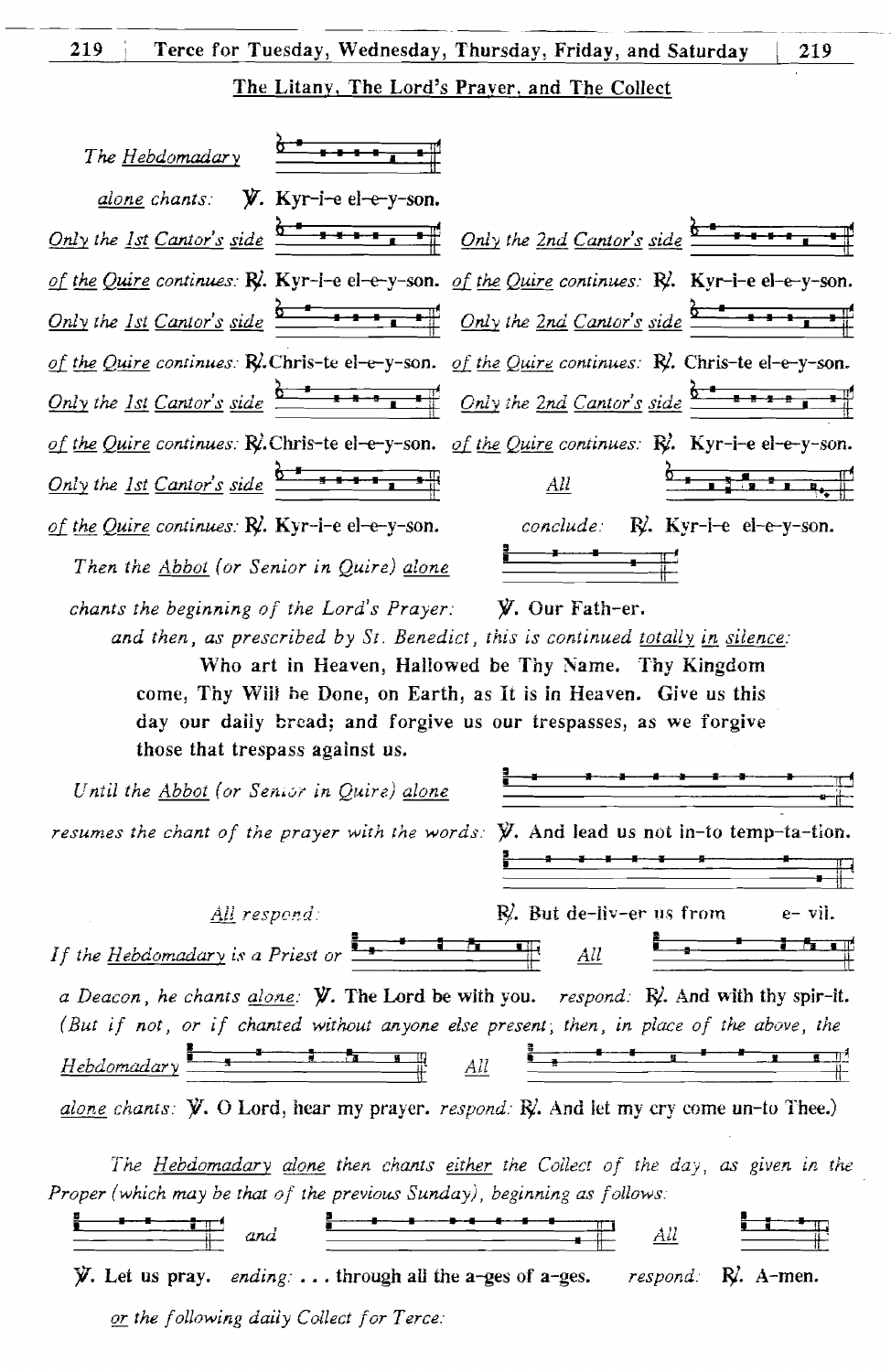| 220<br>Terce for Tuesday, Wednesday, Thursday, Friday, and Saturday<br>220                                                                                                                                                                      |  |
|-------------------------------------------------------------------------------------------------------------------------------------------------------------------------------------------------------------------------------------------------|--|
| <b>y.</b> Let us pray. O Lord Je-sus Christ, Who wast Led at the third hour to the                                                                                                                                                              |  |
| pen-al-ty of the Cross for the sal-va-tion of the world, we hum-bly beg of Thee,                                                                                                                                                                |  |
| that Thou may-est blot out our sins, that in Thy Pres-ence we may ev-er find                                                                                                                                                                    |  |
| par-don from our past e-vils, and may con-tin-u-ous-ly have pro-tec-tion from those                                                                                                                                                             |  |
| of the fu-ture. Who liv-est and reign-est with God the Fath-er in the U-nit-y of the<br>All                                                                                                                                                     |  |
| Ho-ly Ghost, God, through all the a-ges of a-ges. respond: $R'$ . A-men.<br>If the Hebdomadary is a Priest or $\frac{1}{2}$ $\frac{1}{2}$ $\frac{1}{2}$ $\frac{1}{2}$<br>All                                                                    |  |
| a Deacon, he chants <i>alone:</i> $\dot{y}$ . The Lord be with you. <i>respond:</i> $\dot{R}$ . And with thy spir-it.<br>(But if not, or if chanted without anyone else present, then, in place of the above, the<br>Hebdomadary<br>$\Delta$ ll |  |
| alone chants: $\mathbf{V}$ . O Lord, hear my prayer. respond: $\mathbf{R}$ . And let my cry come un-to Thee.)                                                                                                                                   |  |
| The Conclusion                                                                                                                                                                                                                                  |  |
| All<br>The Conclusion is begun                                                                                                                                                                                                                  |  |
| respond: R. Thanks be to God.<br><b>y.</b> Let us bless the Lord.<br>by the 1st Cantor alone:                                                                                                                                                   |  |
| Then the Abbot (or Senior                                                                                                                                                                                                                       |  |
| <b>y.</b> May the Div-ine $\maltese$ Help re-main with us al-ways.<br>in Quire) adds:                                                                                                                                                           |  |
| <u>All</u>                                                                                                                                                                                                                                      |  |
| R. And with our ab-sent breth-ren.<br>respond:<br>$A - men.$                                                                                                                                                                                    |  |

And so is concluded Terce for Tuesday, Wednesday, Thursday, Friday, or Saturday according to the Sarum Monastic Office and the Rule of St. Benedict.

If this day be a Feast Day of the rank of Feasts in Copes or Feasts in Albs, or a Feast with 12 Lessons or 3 Lessons at the Night Vigils, the Divine Liturgy of the Holy Sacrifice of the Mass as given to us by our Father among the Saints, St. Gregory the Great, the Dialogist, Pope of Old Rome, as preserved at Old Sarum, here follows immediately in Quire.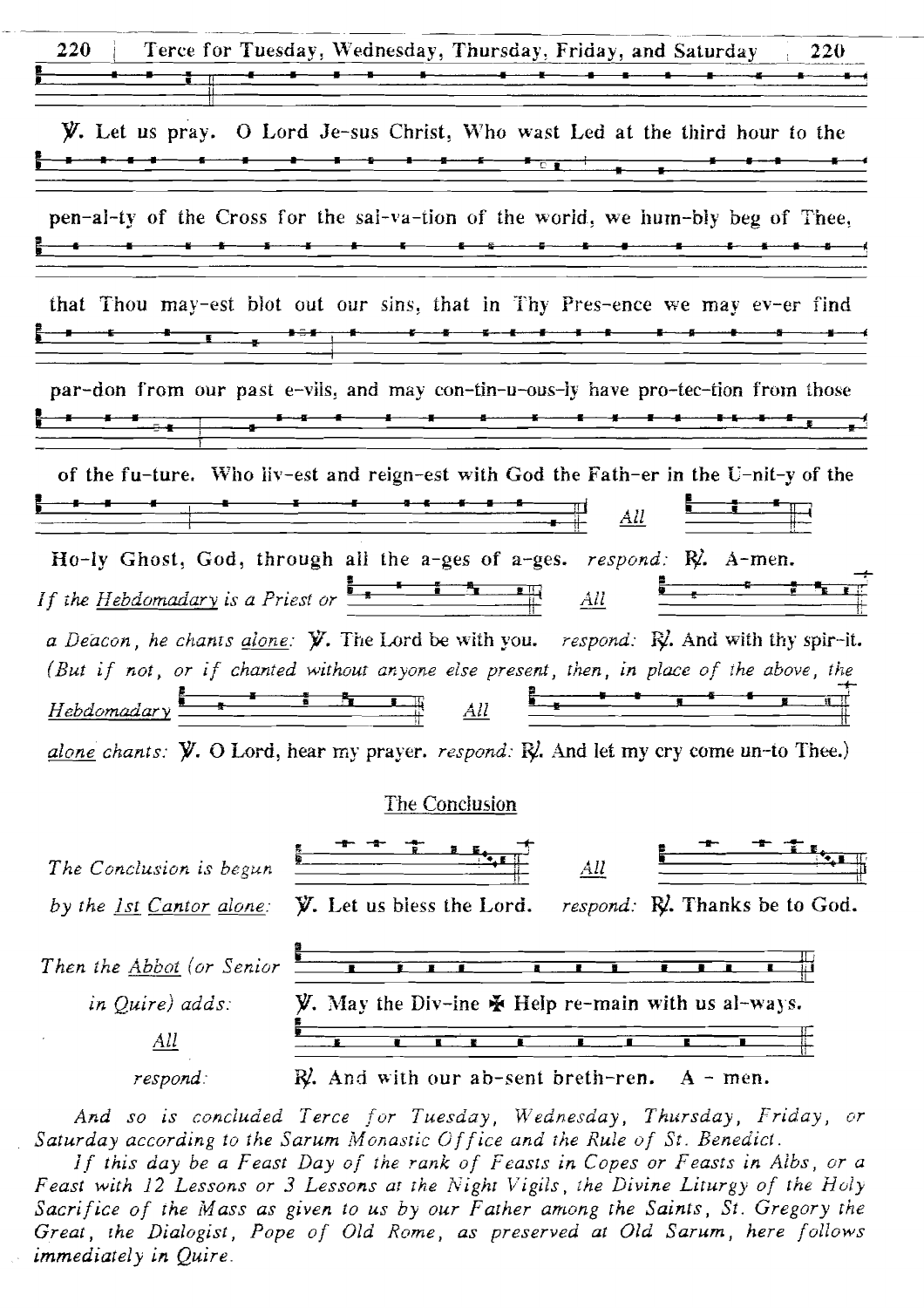221



$$
\frac{1}{\frac{1}{\sqrt{2}}}
$$

Then All chant the "Amen" as follows: men. A

# The Psalms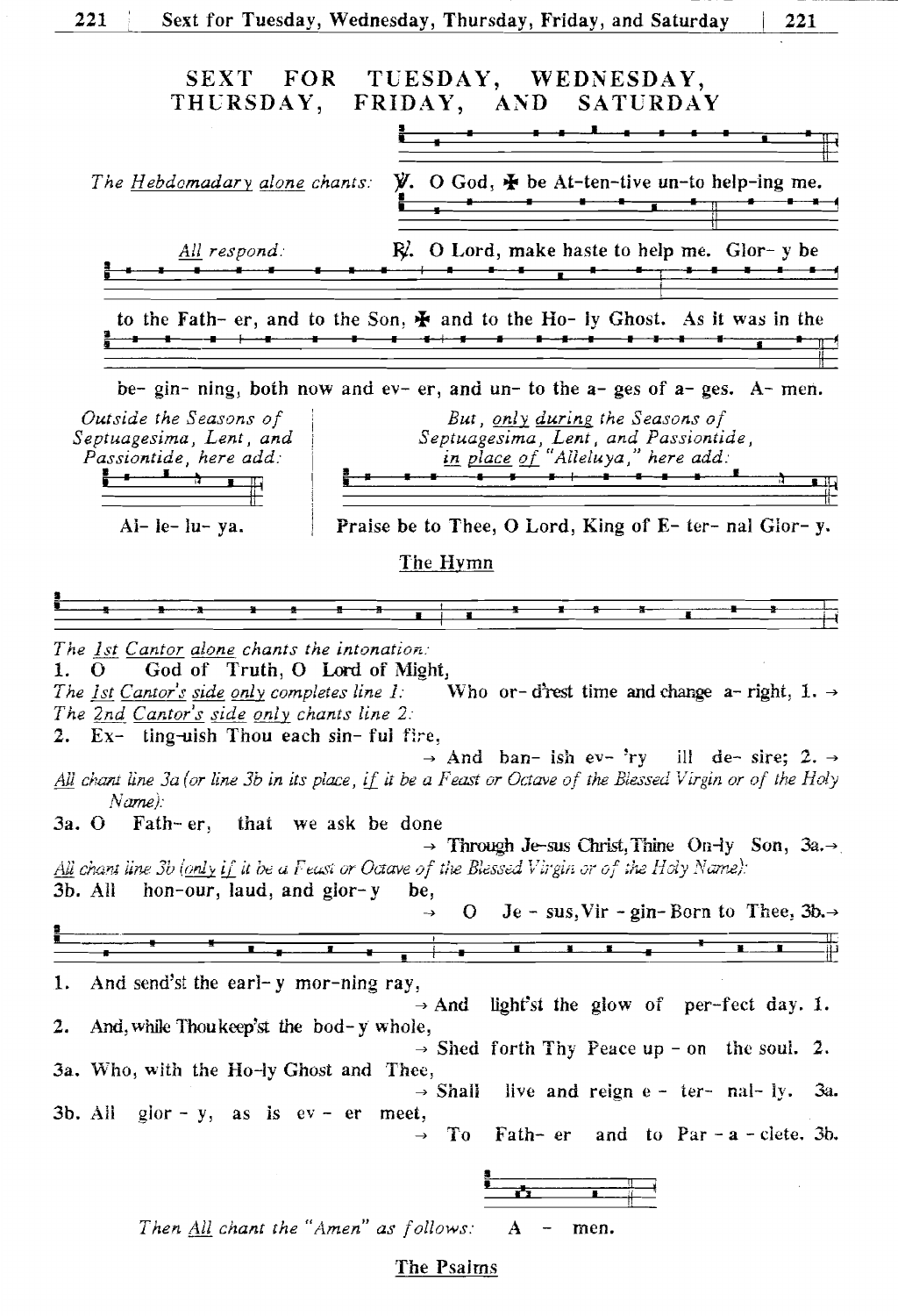#### Sext for Tuesday, Wednesday, Thursday, Friday, and Saturday 222

 $222$ 

On Weekdays for which an Antiphon is given for Sext in the Proper it is used<br>here (which must always be given during Septuagesima, Lent, and Passiontide).



 $Psalm$  122:

The 1st Cantor alone chants the first half of the first verse of the 1st Psalm, using this Tone, including the intonation notes (within the first set of brackets therein):

Un-to Thee have I lif-ted  $\hat{\uparrow}$  up mine eves \*

Then, only the 1st Cantor's side of the Quire completes the verse:

unto Thee that  $dw\bar{e}$ ll-  $\downarrow$  est in Heav-en.

And then, only the 2nd Cantor's side of the Quire chants the entire next verse (omitting the intonation notes), the two sides alternating the verses thereafter:

Behold, as the eyes of  $\hat{ }$  sér-vânts \* look unto the hands  $\downarrow$  of their más-térs.

As the eyes of the handmaid look unto the hands of her  $\hat{r}$  mis-trêss,  $*$  so do our eyes look unto the Lord Our God, until He take  $\downarrow$  pit-y ón ús.

Have mercy on us, O Lord, have mer-cy  $\uparrow$  ón ûs; \* for greatly are we fill'd U with a-báse-mênt.

Greatly hath our soul been  $\hat{f}$  fill'd there-with; \* let reproach come upon them that prosper, and  $a - \frac{1}{2}$  base-ment on the proud.

Glory be to the Fath-er, and  $\hat{ }$  to the  $\mathbb{\mathcal{F}}$  Sôn,  $*$  and  $\downarrow$  to the Ho-ly Ghost.

As it was in the beginning, both now and  $\hat{ }$  év-er,  $*$  and unto the ages of  $\downarrow$   $\bar{a}$ -ges.  $\acute{A}$ -men.

## $Psalm$  123:

The 2nd Cantor alone chants the first half of the first verse of the 2nd Psalm, using the same Tone, including the intonation notes (within the first set of brackets therein):

"Had it not been that the Lord was with us," let  $\bar{I}$ s-ra-el  $\hat{I}$  nów sây: \*

Then, only the 2nd Cantor's side of the Quire completes the verse.

"Had it not been that the  $\downarrow$  Lord was with us.

And then, only the 1st Cantor's side of the Quire chants the entire next verse (omitting the intonation notes), the two sides alternating the verses thereafter:

"When men röse up a-  $\hat{ }$  gainst  $\hat{u}s$ , \* then had they swal-  $\hat{ }$  low'd us up a-live.

"When their wrath raged  $a-\hat{i}$  gainst  $\hat{u}s *$  then had the water  $\hat{v}$  o-ver-whelm-ed ûs.

"Our soul hath pass'd through a  $\hat{ }$  tor-rent, \* then had our soul passed through the water that is  $\sqrt{r}$  ir-res-is-tib-lé.

"Bless-ed be the Lord Who hath not  $\hat{ }$  giv-en  $\hat{u}$ s \* to be a  $\downarrow$  prēy to their teeth.

"Our soul like a sparrow was de-  $\hat{I}$  liv-er-ed \* out of the snare  $\hat{I}$  of the hún-têrs.

"The snare is  $\hat{ }$  bró-kên, \* and we  $\hat{ }$  are de-liv-er-êd.

"Our help is in the Name  $\hat{i}$  of the Lord \* Who hath made  $\hat{j}$  Heav-en and the Eárth."

Glory be to the Fath-er, and  $\hat{ }$  to the  $\mathbf{\Psi}$  Son,  $^{*}$  and  $_{4}$  to the Ho-ly Ghost.

As it was in the beginning, both now and  $\hat{v}$  ev-er, \* and unto the ages of  $\downarrow$   $\bar{a}$ -ges. A-men.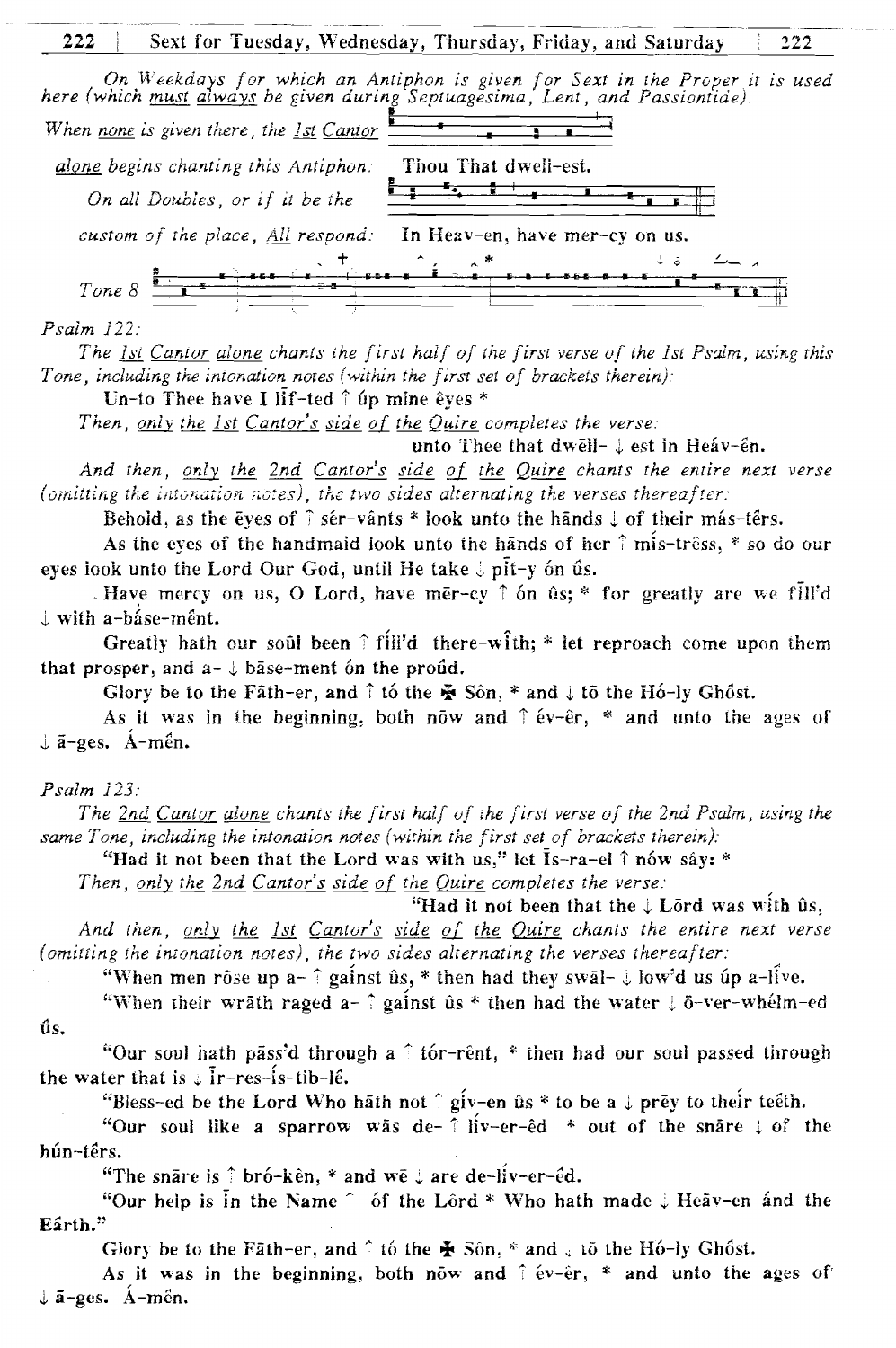223 | Sext for Tuesday, Wednesday, Thursday, Friday, and Saturday | 223 223 **i** Sext for Tuesday, Wednesday, Thursday, Friday, and Saturday  $\vert$  223 Tone 8

*Psalm 124:* 

*The 2nd Cantor alone chants tk first haif of the f irsr verse of the 3rd Fsaim, using this same Tone, including the intonation notes (within the first set of brackets therein):* 

They that trust in the Lord shall be as Mount  $\hat{ }$  Sy-ôn; \*

*Then, only the 2nd Cantor's side of the Quire completes the verse:* 

he that dwelleth at Jerusalem, nevermore shāll  $\downarrow$  he be shá-kén.

And then, only the 1st Cantor's side of the Quire chants the entire next verse *(omitting the intonation notes), the two sides alternating the verses thereafter:* 

**A**  I pe6-pi6 \* from henceforth I 5nd for &v-er-m6re. Mountains are round about her,  $\dot{\uparrow}$  and the Lord is round a-bout His

For the Lord will not permit the rod of sinners to be upon the lot of the  $\hat{\tau}$  righ-teous, \* lest the righteous stretch forth their hands  $\bar{\nu}$  in- $\hat{\tau}$  to in-i-quit-ies.

Do good, **0** Lord: iin-to them *7* **chit** are **go6d** \* and un-i6 the up-rignt of heart.

**But** them fhat turn aside unto crook-ea ways shali the Lord lead away with the workers  $\delta f$  in-  $\uparrow$  i-quit- $\hat{y}$ ; \* peace  $\delta \bar{\epsilon} \downarrow$  up-on Is-ra- $\hat{e}$ l.

| If an Antiphon was given for Sext in the Proper, it is here repeated. |  |  |  |
|-----------------------------------------------------------------------|--|--|--|
| When none was given there,                                            |  |  |  |

### The Chapter

| Dut them that furn asine unto crook eq ways shall the Lord lead away with the<br>workers of in- $\uparrow$ i-quit- $\hat{y}$ ; * peace be $\downarrow$ up-on Is-ra-el.<br>Glory be to the Fath-er, and $\uparrow$ tó the $\clubsuit$ Sôn, * and $\downarrow$ tō the Hó-ly Ghồst.<br>As it was in the beginning, both now and $\hat{i}$ év- $\hat{e}$ r, $*$ and unto the ages of<br>↓ ā-ges. A-mên.                                                     |                                         |                      |  |
|---------------------------------------------------------------------------------------------------------------------------------------------------------------------------------------------------------------------------------------------------------------------------------------------------------------------------------------------------------------------------------------------------------------------------------------------------------|-----------------------------------------|----------------------|--|
| If an Antiphon was given for Sext in the Proper, it is here repeated.                                                                                                                                                                                                                                                                                                                                                                                   |                                         |                      |  |
| $\begin{array}{ c c c c }\hline \textbf{1} & \textbf{2} & \textbf{3} & \textbf{5} & \textbf{1} & \textbf{1} & \textbf{1} & \textbf{1} & \textbf{1} & \textbf{1} & \textbf{1} & \textbf{1} & \textbf{1} & \textbf{1} & \textbf{1} & \textbf{1} & \textbf{1} & \textbf{1} & \textbf{1} & \textbf{1} & \textbf{1} & \textbf{1} & \textbf{1} & \textbf{1} & \textbf{1} & \textbf{1} & \textbf{1} & \textbf{1} & \textbf{1} &$<br>When none was given there, |                                         |                      |  |
| then All repeat this Antiphon: Thou That dwell-est in Heav-en, have mer-cy on us.                                                                                                                                                                                                                                                                                                                                                                       |                                         |                      |  |
|                                                                                                                                                                                                                                                                                                                                                                                                                                                         | The Chapter                             |                      |  |
| Then the Hebdomadary alone chants the Chapter. If there be a Chapter given<br>for this day in the Proper (which shall always be given during the Seasons of Advent,<br>Christmastide, Septuagesima, Lent, Passiontide, and Paschaltide), according to the<br>Tone used for the following. But if no Chapter be given                                                                                                                                    |                                         |                      |  |
| there, the following Chapter shall                                                                                                                                                                                                                                                                                                                                                                                                                      |                                         |                      |  |
| be sung as follows $(Eph. 1: 4)$ .                                                                                                                                                                                                                                                                                                                                                                                                                      | Bear ye one an-oth-er's bur-dens, * and |                      |  |
| so ful-fil the law of Christ.                                                                                                                                                                                                                                                                                                                                                                                                                           | All respond:                            | R. Thanks be to God. |  |

### The Versicle

If there be a Versicle (and Response) given for this day in the Proper (which shall always be given during the Seasons of Advent, Christmastide, Septuagesima, Lent, Passiontide, and Paschaltide), according to the Tone used for the following. But *if no Versicle be given there,* 

| then the 1st Cantor alone |                                                                                                    |       |
|---------------------------|----------------------------------------------------------------------------------------------------|-------|
|                           | chants this Versicle: $\mathbf{Y}$ . The Lord is My Shep-herd, and I shall not                     | wani. |
| This Versicle's Response  |                                                                                                    |       |
|                           | is chanted by $\underline{All}$ : $R\lambda$ . In a place of green pas-ture hath He nur-tur-ed me. |       |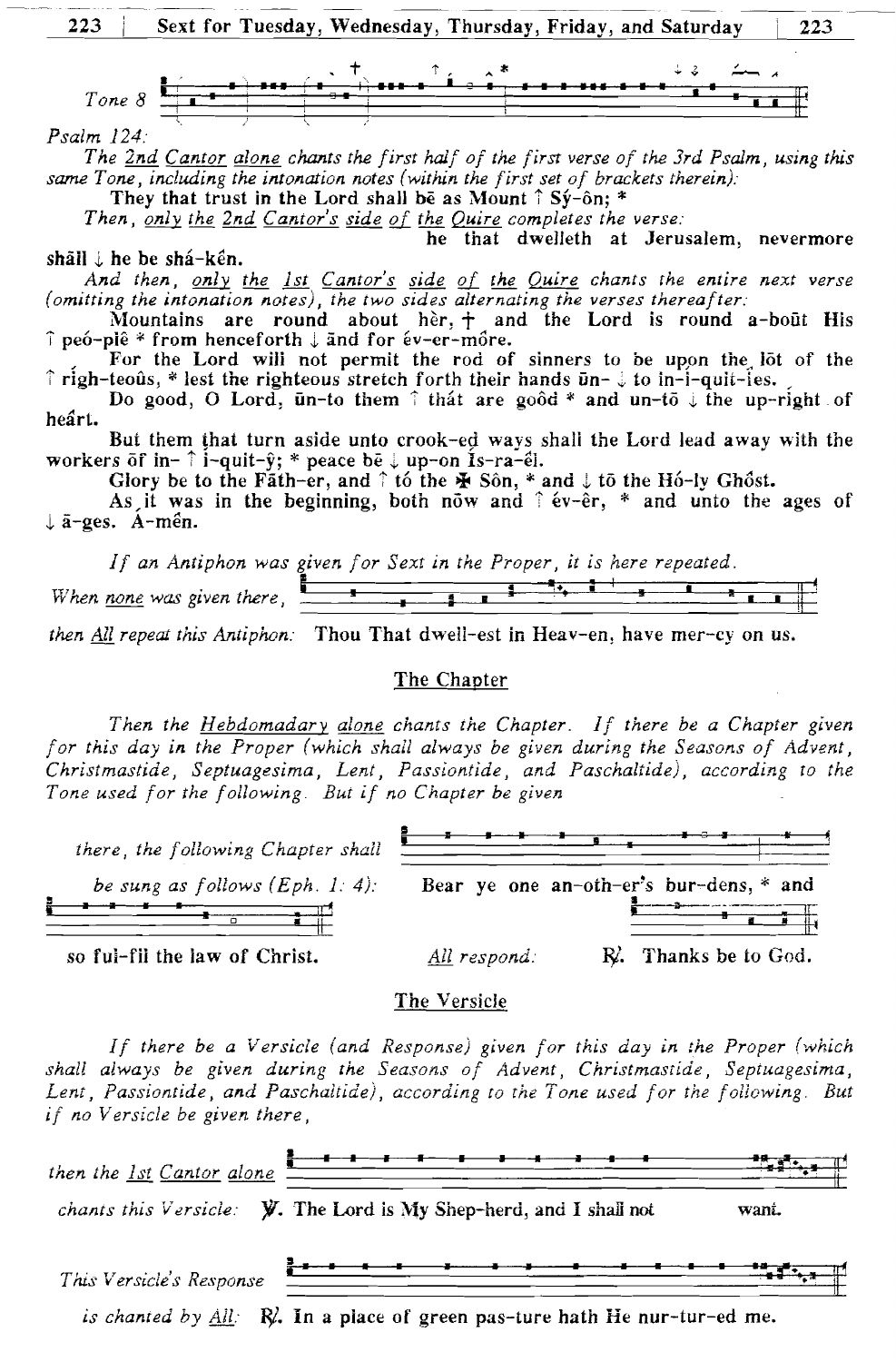The Litany, The Lord's Praver, and The Collect

224



The Hebdomadary alone then chants either the Collect of the day, as given in the Proper (which may be that of the previous Sunday), beginning as follows:

and All **y.** Let us pray. *ending* ... through all the a-ges of a-ges.  $R'$ . A-men. respond: or the following daily Collect for Sext: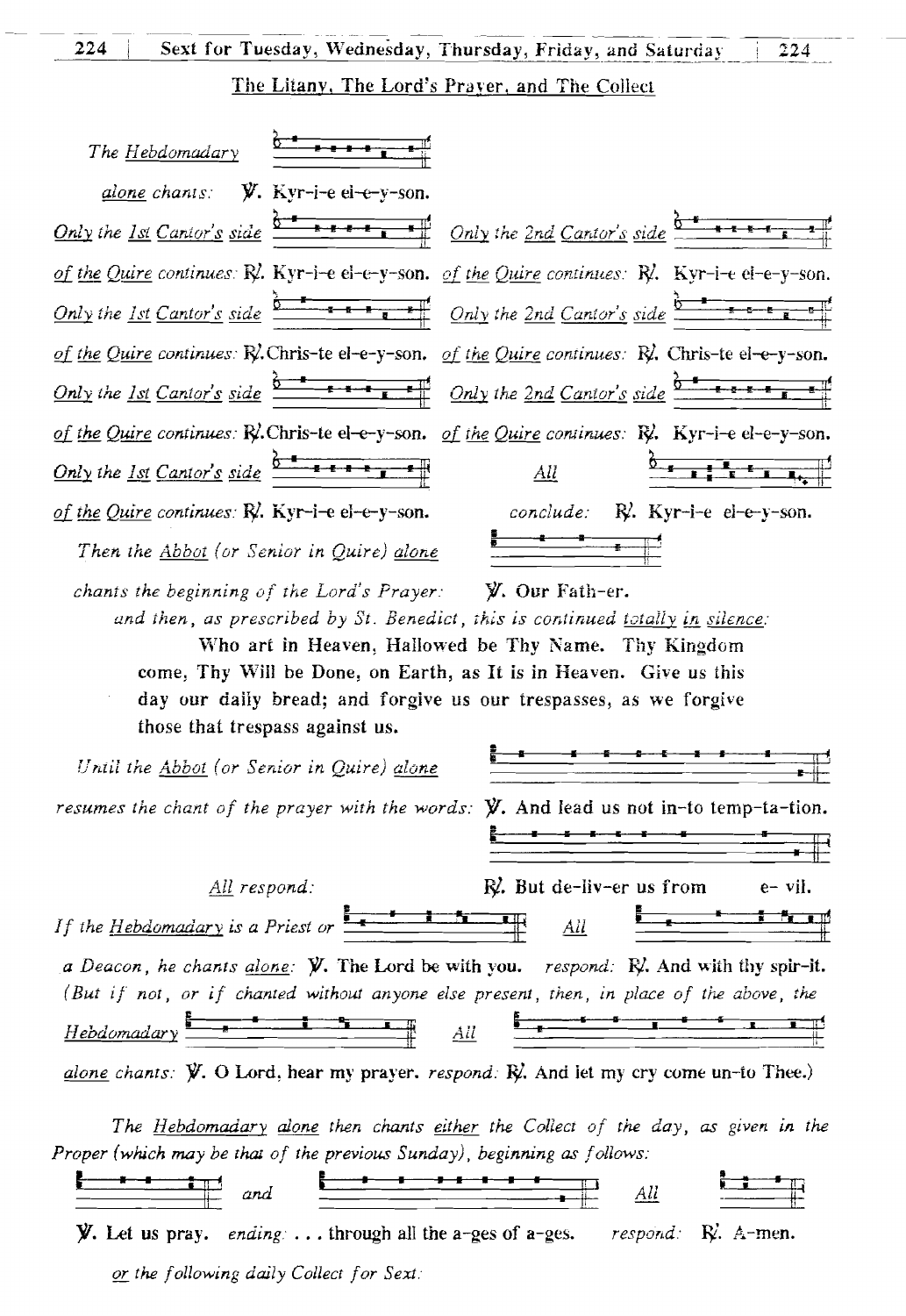| 225                                                                                                            | Sext for Tuesday, Wednesday, Thursday, Friday, and Saturday<br>225                                                                                                                                                                                                              |
|----------------------------------------------------------------------------------------------------------------|---------------------------------------------------------------------------------------------------------------------------------------------------------------------------------------------------------------------------------------------------------------------------------|
|                                                                                                                |                                                                                                                                                                                                                                                                                 |
|                                                                                                                | <b>y.</b> Let us pray. O Lord Je-sus Christ, Who, dur-ing the sixth hour wouldst have<br>+                                                                                                                                                                                      |
|                                                                                                                | as-cend-ed the Wood of the Cross for the re-demp-tion of the world, and<br><del>▁▝▋▁▁▝▋▀▁▀▀▊▁▝▋▀▔▊▀▊▀▊▀▊▀▊▀▊▔</del><br>▗▄▙▗▖▖▞▚▗▖▖▀▚                                                                                                                                            |
|                                                                                                                | af-ter-wards the whole world was turn-ed in-to dark-ness, ev-er be-stow That                                                                                                                                                                                                    |
|                                                                                                                | Light up-on us in our soul and bod-y, through Which we may be deem-ed fit to at-tain                                                                                                                                                                                            |
|                                                                                                                | un-to e-ter-nal life. Who liv-est and reign-est with God the Fath-er in the U-nit-y of the<br>$\underline{All}$                                                                                                                                                                 |
|                                                                                                                | Ho-ly Ghost, God, through all the a-ges of a-ges. respond. R. A-men.<br>If the <u>Hebdomadary</u> is a Priest or $\frac{2\pi}{3}$ $\frac{1\pi}{3}$ $\frac{1\pi}{3}$ All<br>$\begin{array}{c c c c c} \hline \bullet & \bullet & \bullet & \bullet \\ \hline \hline \end{array}$ |
|                                                                                                                | a Deacon, he chants alone: <b>y.</b> The Lord be with you. respond: <b>R</b> . And with thy spir-it.                                                                                                                                                                            |
|                                                                                                                | (But if not, or if chanted without anyone else present, then, in place of the above, the                                                                                                                                                                                        |
| $Hebdomadar$ $\frac{1}{2}$ $\frac{1}{2}$ $\frac{1}{2}$ $\frac{1}{2}$ $\frac{1}{2}$ $\frac{1}{2}$ $\frac{1}{2}$ |                                                                                                                                                                                                                                                                                 |
|                                                                                                                | alone chants: <b>y.</b> O Lord, hear my prayer. respond: R. And let my cry come un-to Thee.)<br><b>The Conclusion</b>                                                                                                                                                           |
| The Conclusion is begun                                                                                        | $\Delta ll$                                                                                                                                                                                                                                                                     |
| by the <u>1st Cantor</u> alone:                                                                                | V. Let us bless the Lord.<br><i>respond:</i> R. Thanks be to God.                                                                                                                                                                                                               |
| Then the Abbot (or Senior                                                                                      | $\overline{\bullet}$                                                                                                                                                                                                                                                            |
| in Quire) adds:                                                                                                | <b>y.</b> May the Div-ine $\ddot{\mathbf{\Psi}}$ Help re-main with us al-ways.                                                                                                                                                                                                  |
| <u>All</u>                                                                                                     |                                                                                                                                                                                                                                                                                 |
| respond:                                                                                                       | R. And with our ab-sent breth-ren.<br>$A - men.$                                                                                                                                                                                                                                |

And so is concluded Sext for Tuesday, Wednesday, Thursday, Friday, or Saturday according to the Sarum Monastic Office and the Rule of St. Benedict.

If this day be a Seasonal Weekday (not within the Rue of St. Beneath.)<br>Saturday), and not a Vigil of a Major Feast, nor a Feast Day of the rank of Feasts<br>in Copes, or Feasts in Albs, or Feasts with 12 Lessons or 3 Lessons Lent other than Holy Saturday (the Vigil of Pascha), the Divine Liturgy of the Holy<br>Sacrifice of the Mass as given to us by our Father among the Saints, St. Gregory the Great, the Dialogist, Pope of Old Rome, as preserved at Old Sarum, here follows immediately in Quire.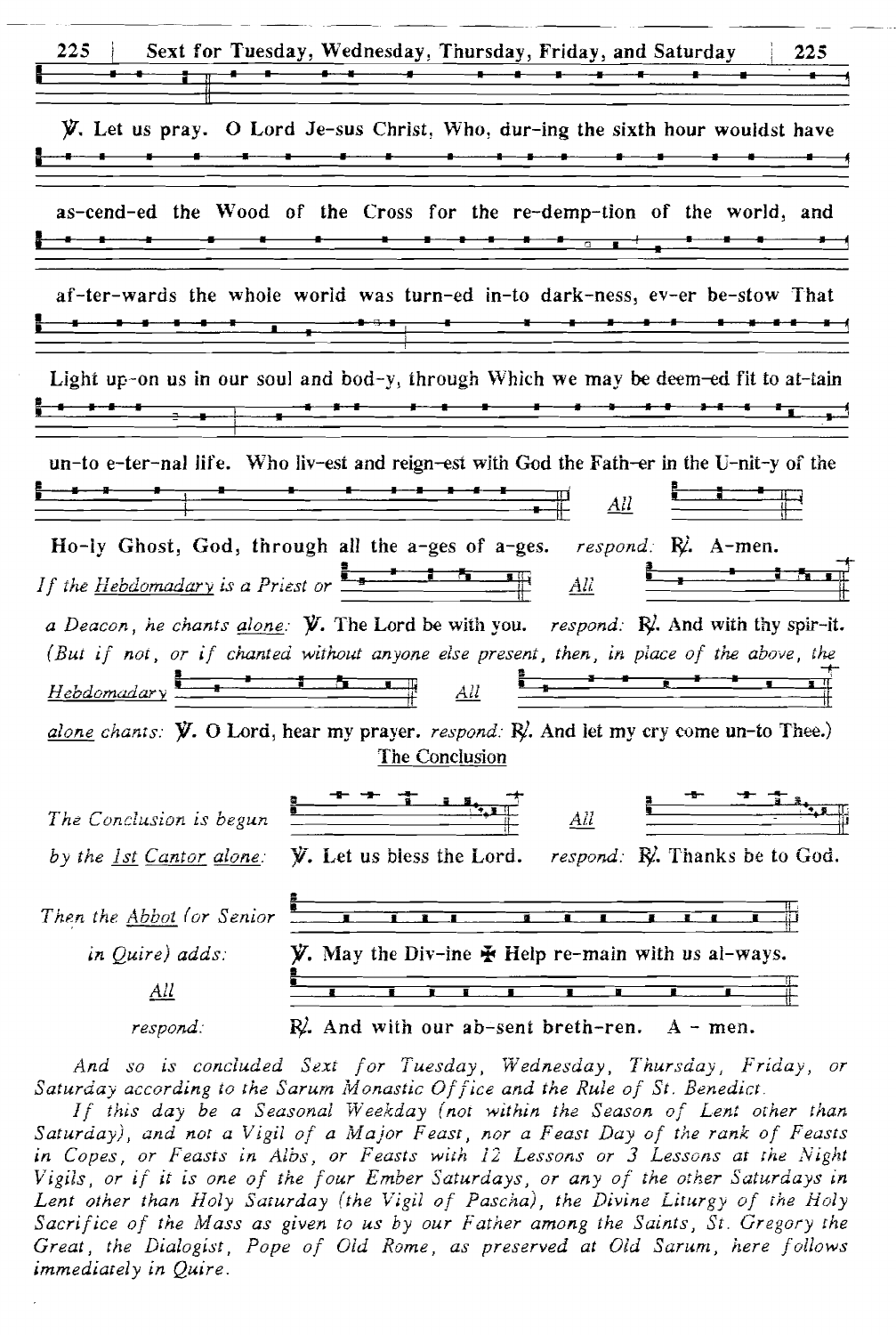

#### The Psalms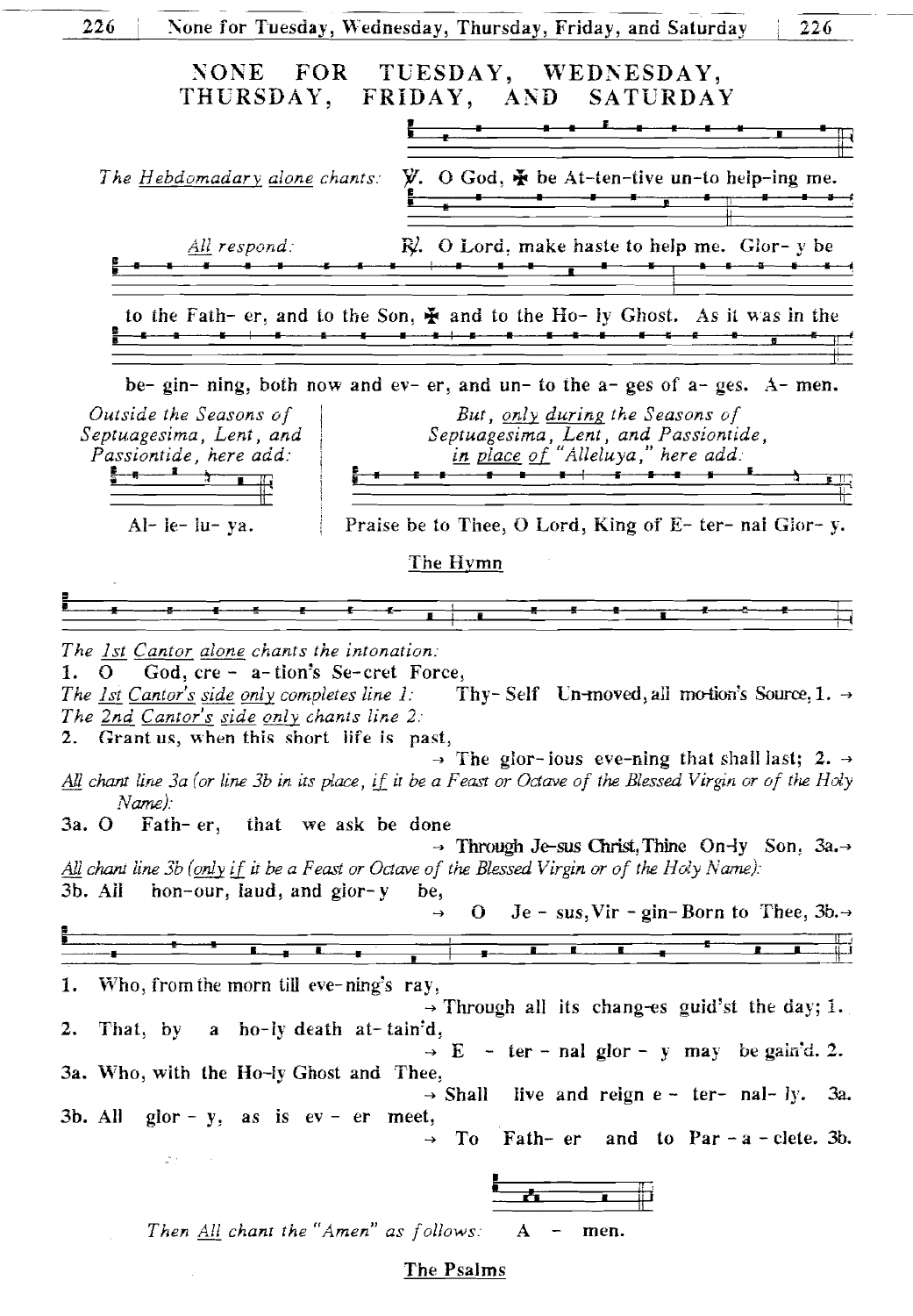## **227 None for Tuesday, Wednesday, Thursday, Friday, and Saturday 1-227**

*On Weekdays for which an Antiphon is given for None in the Proper it is used* 

|                                          | here (which must always be given during Septuagesima, Lent, and Passiontide). |
|------------------------------------------|-------------------------------------------------------------------------------|
| When none is given there, the 1st Cantor |                                                                               |
| alone begins chanting this Antiphon.     | We be-came.                                                                   |
| On all Doubles, or if it be the          |                                                                               |
| custom of the place, $All$ respond:      | As men that are com-for-ted.                                                  |
|                                          | ↓ ↓ ↓ ★                                                                       |
| Tone 1<br>$\overline{c}$ .               |                                                                               |

*Psaim* **i25:** *m,* 

*rhe 1st Cantor alone chants the first half of the first verse of the ist Psalm, using this Tone, including the intonation notes (within the first set of brackets therein):* 

When the Lord turn-ed again the cap-tiv-it-y of  $\frac{1}{4} S$ y-ôn, \*

*Then, only the 1st Cantor's side of the Quire completes the verse:* 

we became as men  $\downarrow$  that are com-for-ted.

And then, only the 2nd Cantor's side of the Quire chants the entire next verse *(omitting the intonation notes), the two sides alternating the verses thereafter:* 

Then was our mouth fill'd  $\downarrow$  with joy, \* and our tongue  $\downarrow$  with re-joic-ing.

Then shall they say a-mong the  $\downarrow$  na-tions: \* "The Lord hath done  $\downarrow$  great things ún-to thêm."

The Lord hath done great things  $a - \downarrow$  móng  $\hat{u}s$ , \* and we  $\downarrow$  are be-cóme glâd.

Turn again, O Lord, our cap-tiv-  $\downarrow$  it- $\hat{v} * \downarrow$  like streams in the south.

They that sow  $\downarrow$  with tears \* shall reap  $\downarrow$  with re-joic-ing.

In their going they went, and  $\downarrow$  they wept  $* \downarrow$  as they cast their seeds.

But in their coming shall they come with re-  $\downarrow$  joic-ing,  $* \downarrow$  bear-ing their sheaves.

Giory be to the Fath-er, and to  $\downarrow$  the  $\clubsuit$  Sôn,  $*$  and  $\downarrow$  to the H6-ly Gh6st.

As it was in the beginning, both now and  $\frac{1}{2}$  év-êr,  $*$  and unto the ages of  $\downarrow$   $\tilde{a}$ -ges.  $\acute{A}$ -men.

## *Psalm 126:*

The 1st Cantor alone chants the first half of the first verse of the 2nd Psalm, using the *same Tone, including the intonation notes (within the first set of brackets therein):* 

Ex-cēpt the Lord build  $\downarrow$  the house,  $*$ 

*Then, only the ist Cantor's side of the Quire completes the Yerse:* 

in vain **do** they **12-** i bour that buiid it.

And then, only the 2nd Cantor's side of the Quire chants the entire next verse *(orniicing the intonation nores)* , *the rwq sides alrernating the verses thereafter:*  d then, <u>only the 2nd Cantor's side of the Quire</u> chants the entire next vers<br>ig the intonation notes), the two sides alternating the verses thereafter:<br>Except the Lörd guard the  $\downarrow$  cit-y, \* in vain doth he  $\downarrow$  watch

liest intonation notes), the two sides alternating the verses thereafter:<br>Except the Lord guard the  $\downarrow$  cit-y, \* in vain doth he  $\downarrow$  watch that guard-eth her.<br>It is vain for you to rise  $\downarrow$  at dawn. \* Ye that eat th your-selves  $\downarrow$  af-ter rést-ing,

When He hath given sleep to His be-  $\downarrow$  lóv-êd;  $*$  lo, sons are the heritage of the Lord, the reward  $\delta f \downarrow$  the fruit  $\delta f$  the w $\delta$ mb.

Like arrows in the hand of a might-  $\downarrow$  y man,  $*$  so are the sons of them  $\downarrow$  that were out-casts.

Bless-ed is he that shall fulfil his de-si-res  $\downarrow$  with thêm, \* they shall not be put to shame when they speak to their  $\bar{e}_1$  em-ies in the gates.

Glory be to the Fäth-er, and to  $\downarrow$  the  $\clubsuit$  Son, \* and  $\downarrow$  to the Ho-ly Ghost.

As it was in the beginning, both now and  $\downarrow$  év-êr, \* and unto the ages of  $\downarrow$   $\bar{a}$ -ges.  $\acute{A}$ -mên.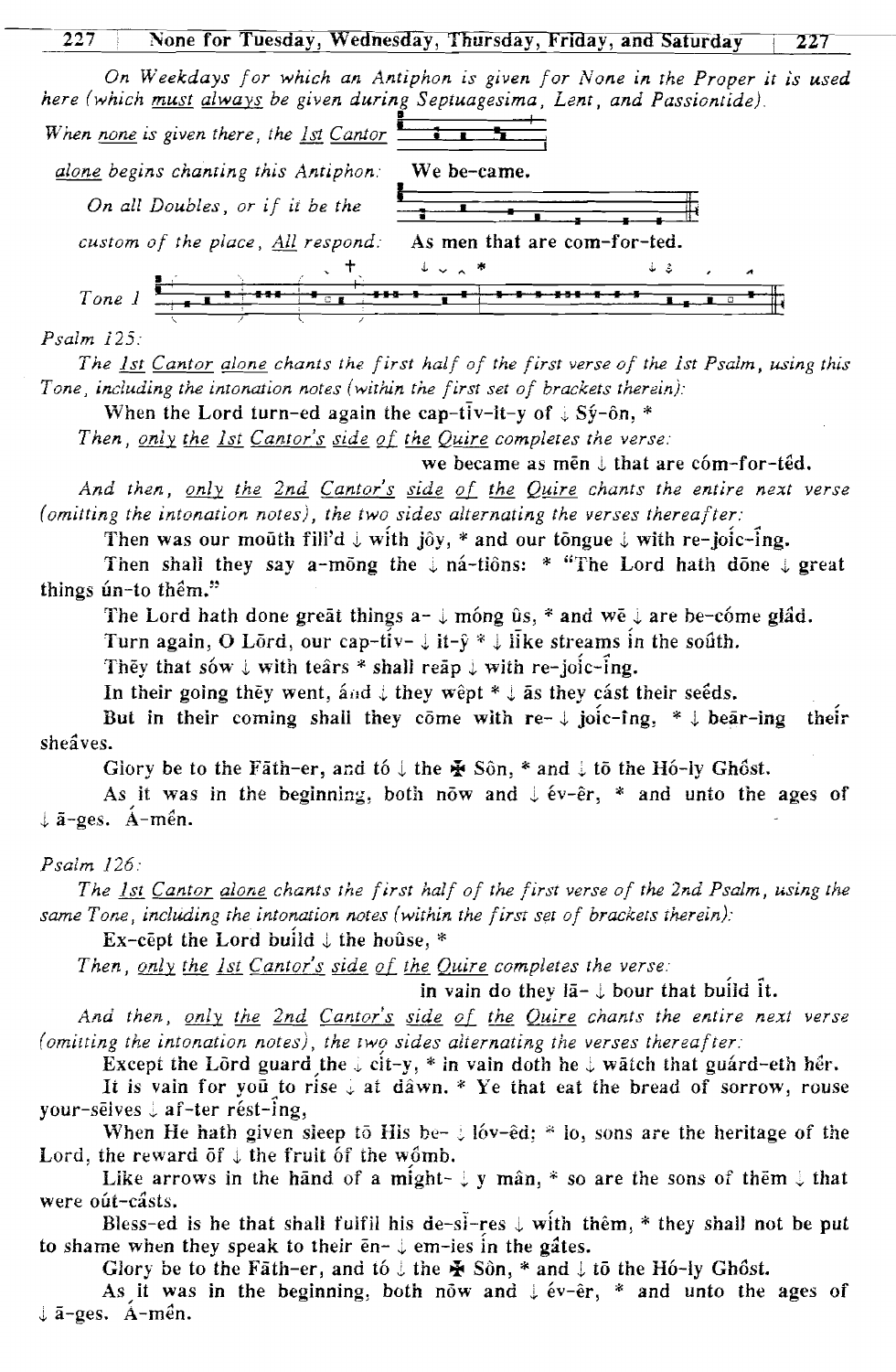228 None for Tuesday, Wednesday, Thursday, Friday, and Saturday 228

|         |  |  | $\mathbf{v}$ $\mathbf{v}$ $\mathbf{v}$ |     |                  | الملحة | <b>Contract Advised Advised Advised Advised Advised Advised Advised Advised Advised Advised Advised Advised Advis</b> |  |
|---------|--|--|----------------------------------------|-----|------------------|--------|-----------------------------------------------------------------------------------------------------------------------|--|
|         |  |  |                                        |     |                  |        |                                                                                                                       |  |
| $1$ One |  |  |                                        | ___ | ________________ |        |                                                                                                                       |  |
|         |  |  |                                        |     |                  |        |                                                                                                                       |  |
|         |  |  |                                        |     |                  |        |                                                                                                                       |  |

 $Psalm$  127.

The <u>1st Cantor</u> alone chants the first half of the first verse of the 3rd Psalm, using this same Tone, including the intonation notes (within the first set of brackets therein):

Bless-ed are all they that fear  $\downarrow$  the Lord \*

Then, only the 1st Cantor's side of the Quire completes the verse:

that  $\downarrow$  walk in His ways.

And then, only the 2nd Cantor's side of the Quire chants the entire next verse (omitting the intonation notes), the two sides alternating the verses thereafter:

Thou shalt eat the fruit of thy  $\downarrow$  la-bours; \* bless-ed art thou, and well  $\downarrow$  shall it bé with thee.

Thy wife shall be as a fruit-  $\downarrow$  ful vine \* on  $\downarrow$  the sides of thy house,

Thy sons like young  $6l - \frac{1}{2}$  ive trees \* round a-  $\frac{1}{2}$  bout thy ta-ble.

Behold, so shall the man be  $\downarrow$  bless-ed \* that  $\downarrow$  fear-eth the Lord.<br>The Lord bless thee out of  $\downarrow$  Sy-on \* and mayest thou see the good things of Jerusalem all  $\downarrow$  the days of thy life.

And may est thou see thy chil-dren's  $\downarrow$  chil-drên; \* peace be  $\downarrow$  up-on Is-ra-el.

Glory be to the Fath-er, and to  $\downarrow$  the  $\bigstar$  Sôn, \* and  $\downarrow$  to the Ho-ly Ghost.<br>As it was in the beginning, both now and  $\downarrow$  év-êr, \* and unto the ages of  $\downarrow$   $\bar{a}$ -ges. A-men.

If an Antiphon was given for None in the Proper, it is here repeated.

| When none was given there, $\frac{1}{\sqrt{2}}$ |  |
|-------------------------------------------------|--|
|                                                 |  |

then All repeat this Antiphon: We be-came as men that are com-for-ted.

## The Chapter

Then the Hebdomadary alone chants the Chapter. If there be a Chapter given for this day in the Proper (which shall always be given during the Seasons of Advent, Christmastide, Septuagesima, Lent, Passiontide, and Paschaltide), according to the Tone used for the following. But if no Chapter be given

| there, the following Chapter shall be       |  |                                           |  |  |  |
|---------------------------------------------|--|-------------------------------------------|--|--|--|
| sung as follows $(1 \text{ Cor. } 6: 20)$ : |  | For ye are bought with a great price; $*$ |  |  |  |
|                                             |  |                                           |  |  |  |

there-fore glor-if-y and bear God in your bod-y.  $respond$ :  $R<sup>j</sup>$ . Thanks be to God.

# The Versicle

If there be a Versicle (and Response) given for this day in the Proper (which shall always be given during the Seasons of Advent, Christmastide, Septuagesima, Lent, Passiontide, and Paschaltide), according to the Tone used for the following. But if no Versicle be given there,



is chanted by  $All: \mathbb{R}$ . Keep Thy ser-vant from pre-sump-tu-ous sins.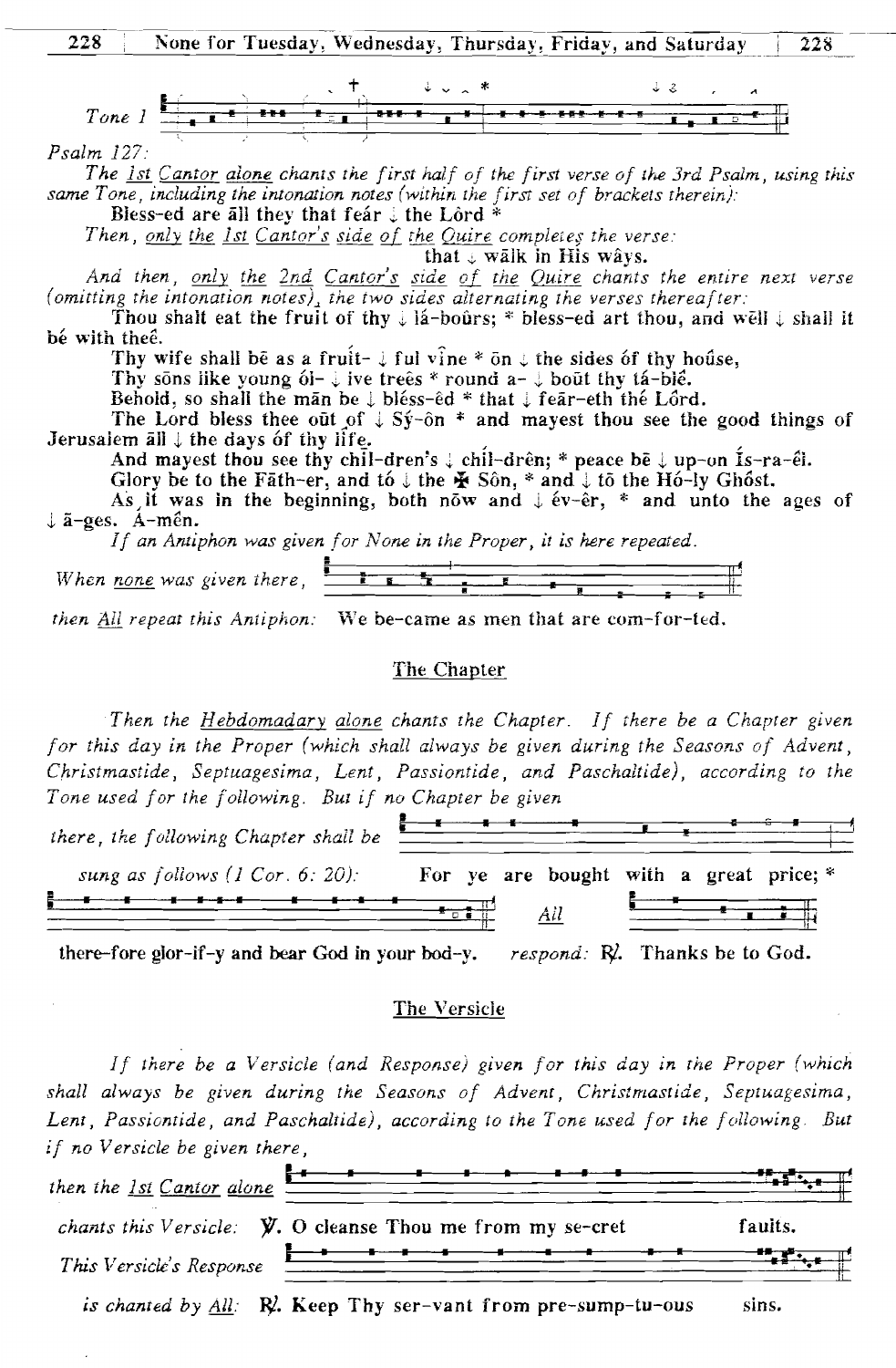| The Hebdomadary                                                                                                                                                                                                                                                                                                                                                                                |
|------------------------------------------------------------------------------------------------------------------------------------------------------------------------------------------------------------------------------------------------------------------------------------------------------------------------------------------------------------------------------------------------|
| $\mathbf{V}$ . Kyr-i-e el-e-y-son.<br>alone chants:                                                                                                                                                                                                                                                                                                                                            |
|                                                                                                                                                                                                                                                                                                                                                                                                |
| of the Quire continues: $R'$ . Kyr-i-e el-e-y-son. of the Quire continues: $R'$ . Kyr-i-e el-e-y-son.                                                                                                                                                                                                                                                                                          |
|                                                                                                                                                                                                                                                                                                                                                                                                |
| of the Quire continues: R. Chris-te el-e-y-son. of the Quire continues: R. Chris-te el-e-y-son.                                                                                                                                                                                                                                                                                                |
|                                                                                                                                                                                                                                                                                                                                                                                                |
| of the Quire continues: $R'$ . Chris-te ei-e-y-son. of the Quire continues: $R'$ . Kyr-i-e ei-e-y-son.                                                                                                                                                                                                                                                                                         |
| All                                                                                                                                                                                                                                                                                                                                                                                            |
| of the Quire continues. $\mathbb{R}'$ . Kyr-i-e el-e-y-son.<br>conclude. R. Kyr-i-e el-e-y-son.                                                                                                                                                                                                                                                                                                |
| Then the Abbot (or Senior in Quire) alone                                                                                                                                                                                                                                                                                                                                                      |
| chants the beginning of the Lord's Prayer: $\mathbf{V}$ . Our Fath-er.<br>and then, as prescribed by St. Benedict, this is continued totally in silence;<br>Who art in Heaven, Hallowed be Thy Name. Thy Kingdom<br>come, Thy Will be Done, on Earth, as It is in Heaven. Give us this<br>day our daily bread; and forgive us our trespasses, as we forgive<br>those that trespass against us. |
|                                                                                                                                                                                                                                                                                                                                                                                                |
| Until the Abbot (or Senior in Quire) alone                                                                                                                                                                                                                                                                                                                                                     |
| resumes the chant of the prayer with the words: $\mathbf{V}$ . And lead us not in-to temp-ta-tion.                                                                                                                                                                                                                                                                                             |
| $\mathbb{R}^2$ . But de-liv-er us from<br>$e$ $ v$ il.<br>All respond:                                                                                                                                                                                                                                                                                                                         |
| If the <u>Hebdomadary</u> is a Priest or $\frac{1}{2}$ $\frac{1}{2}$ $\frac{1}{2}$ $\frac{1}{2}$<br>$\underline{All}$                                                                                                                                                                                                                                                                          |
| a Deacon, he chants alone: $\mathcal Y$ . The Lord be with you. respond: $\mathbb R$ . And with thy spir-it.                                                                                                                                                                                                                                                                                   |
| (But if not, or if chanted without anyone else present, then, in place of the above, the                                                                                                                                                                                                                                                                                                       |
| $Hebdomadar$ $\frac{1}{2}$ $\frac{1}{2}$ $\frac{1}{2}$ $\frac{1}{2}$ $\frac{1}{2}$ $\frac{1}{2}$<br>$\frac{1}{1}$<br>$\frac{All}{\sqrt{1}}$                                                                                                                                                                                                                                                    |
| alone chants: $\mathcal{Y}$ . O Lord, hear my prayer. respond: $\mathcal{R}'$ . And let my cry come un-to Thee.)                                                                                                                                                                                                                                                                               |

The Hebdomadary alone then chants either the Collect of the day, as given in the Proper (which may be that of the previous Sunday), beginning as follows:



 $\mathbf{\hat{y}}$ . Let us pray. *ending*: ... through all the a-ges of a-ges. respond: R. A-men. or the following daily Collect for None:

229